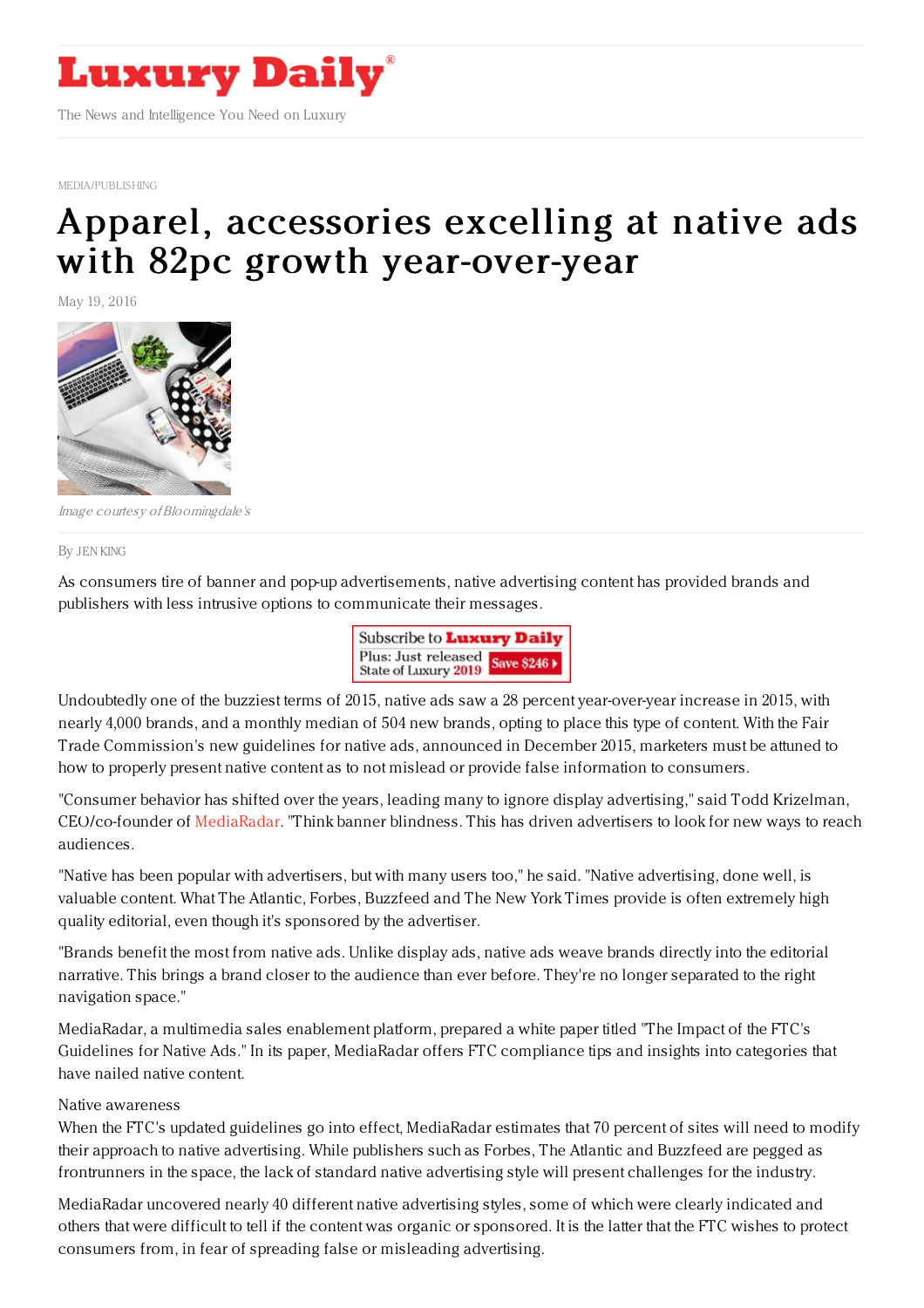As native advertising has developed, publishers have sought out innovative and avant-garde techniques to stay ahead of the curve, thus leaving room for consumers to be mislead by the same messaging.

Essentially, the FTC is asking publishers and brand partners to be more transparent with how native content in represented, making sure that if it's "pay for play" it is shown clearly to consumers. In the thousands of examples MediaRadar reviewed, less than 5 percent of native ads included the word "ad."

Others are presenting content in a way that aligns with the guidelines. The New York Times, for example, includes "This is a paid post" for its native ads and The Guardian swapped "Brought to you by" for "Paid content."

Take for instance, French jewelry maison Cartier, who captured the adventurous spirit of its ideal male consumer through a paid post featured on The New York Times' Web and mobile sites.

For its "Going the Distance" effort, Cartier worked with The New York Times' commercial content operation T Brand Studio to develop a story that profiled the "active, adventurous" wearers of the Calibre de Cartier Carbon Diver timepiece (see [story](https://www.luxurydaily.com/cartier-explores-treacherous-terrains-in-paid-new-york-times-campaign/)).



Cartier's Going the Distance paid content on The New York Times' Web site

When phrasing is broken down further, native advertising in 2015 was commonly labeled as sponsored, with 54 percent of publishers doing so. Twelve percent offered no label at all and the same percentage used the word "promoted." Percentages under 10 opted for phrases such as "presented by," "provided by," "brought to you by," "partner content" and other variations.

With only about 30 percent of sites being compliant with the FTC's new guidelines, MediaRadar has compiled tips suggesting how to best adapt to the new protocol. The FTC's guidelines are not meant to be disruptive, but are intended to safeguard the consumer experience.

Firstly, a disclosure is needed to inform consumers if content was paid for or influenced by advertisers. Secondly, the disclosure must use precise language such as "paid" or "sponsored" advertisement, with the word "promoted" being avoided.

Also, the advertiser's logo must be visible in all native advertising and its placement matters as well to reinforce that it is indeed paid for content. Likewise, an author's name should be present and the native ad must be clearly separated from editorial content published by staff.



Screenshot of Tiffany sponsored content on The Cut

Ad buyers must also take into consideration if the promoted content unit features video or sound. These ads are more complex, often including a thumbnail preview and a full-size unit.